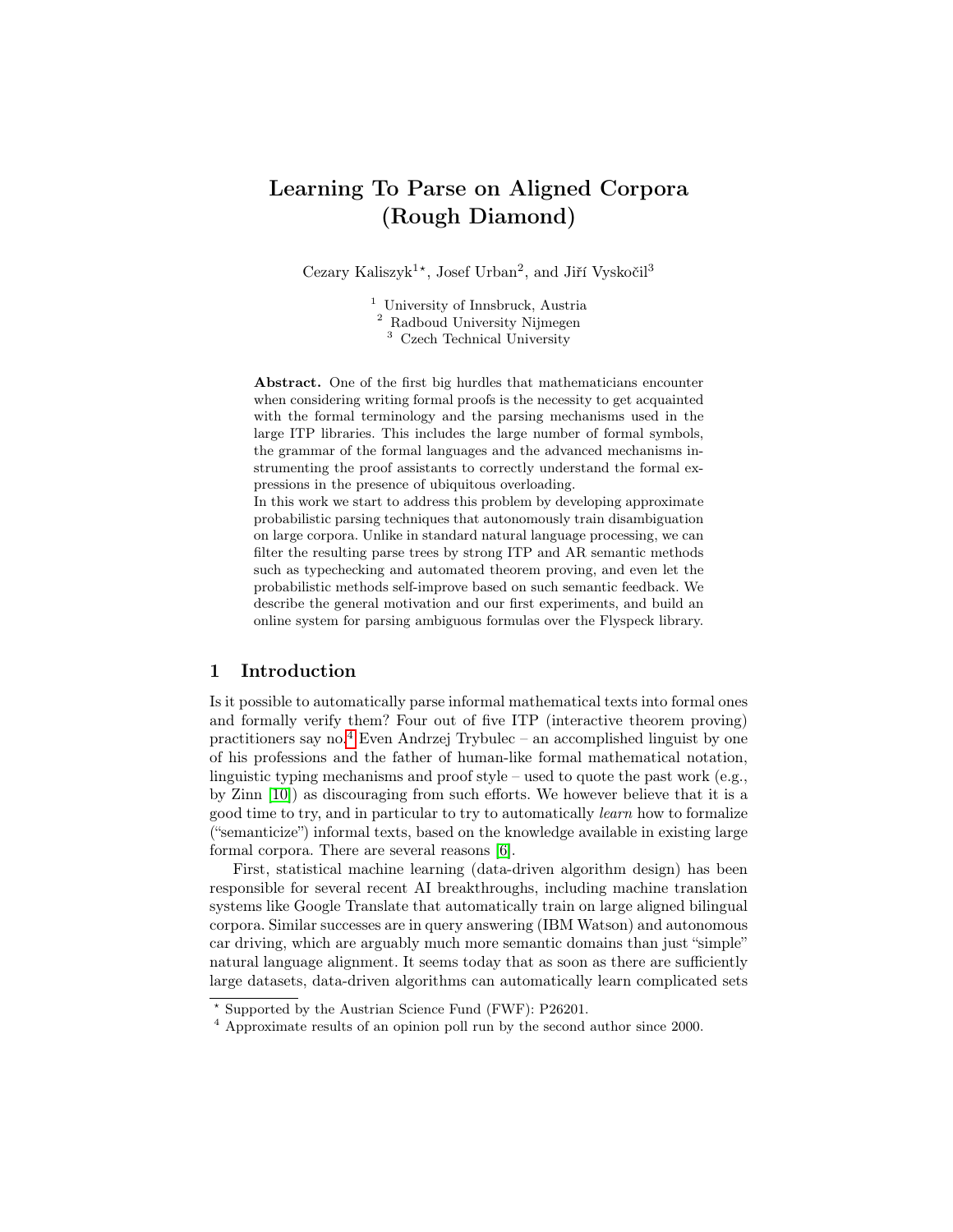of rules – thus perhaps also the nontrivial mapping of informal to formal – that would be otherwise hard to program and maintain manually.

Second, recent formalization projects have produced large corpora that can – perhaps after additional annotation – be used for such experiments with machine learning of formalization. Further growth of such corpora is only a matter of time, and assisted formalization might help "bootstrap" this process, making it faster and faster due to the positive feedback loop from more data becoming available.

Third, statistical machine learning methods have recently really turned out to be useful in deductive AI domains such as automated reasoning in large theories [\[1\]](#page-6-2) (ARLT). This shows that in practice, its inherent undecidability does not make mathematics into some special field where statistical techniques cannot apply. Quite the opposite: formal mathematical corpora seem to largely obey similar statistical laws as other texts produced by humans, and statistical and information-retrieval algorithms such as TF-IDF, naive Bayes, k-nearest neighbor, and kernel-based methods, are indispensable parts of the ARLT methods [\[4,](#page-6-3)[7\]](#page-6-4).

Finally, we believe that strong ARLT methods are a new useful weapon in auto-formalization, that can complement the statistical translation methods. This could result in hybrid understanding/thinking AI methods that self-improve on large annotated corpora by cycling between (i) statistical prediction of the text disambiguation based on learning from existing annotations and knowledge, and (ii) improving such knowledge by confirming or rejecting the predictions by the semantic ARLT methods. This point is quite unique to the domain of (informal/formal) mathematics, and a good independent reason for this AI research.

# 2 Contributions

Below we briefly present the first significant effort in statistical learning of parsing ambiguous formulas over a very large formal mathematical corpus – the Flyspeck project. The main result of this effort is a large-scale evaluation of the methods (Section [6\)](#page-4-0), and the first version of an online system<sup>[5](#page-1-0)</sup> (Section [5\)](#page-4-1) that allows HOL Light and Flyspeck users to write ambiguous bracket-free formulas using many common ambiguous symbols, skipping disambiguation mechanisms such as casting functors. Such formulas are probabilistically parsed, using an efficiently implemented parsing system (Section [4\)](#page-3-0) trained on the correct parse trees of all (about 22000) toplevel Flyspeck theorems (Section [3\)](#page-2-0). The trained parsing system produces a required number of most probable parse trees, which are then further filtered by parsing and type checking in HOL Light, presenting the most probable filtered parses in a disambiguated HOL Light notation. Simultaneously, these typechecked formulas are given to the HOL(y)Hammer system which then further marks those that can be automatically proved using the whole Flyspeck library and thus are much more likely to have the intended meaning.

In some sense we thus implement the first version of "jumping" between probabilistic and semantic parsing used by informal mathematicians, as fittingly described by Dijkstra [\[2\]](#page-6-5):

<span id="page-1-0"></span> $^5$  <http://colo12-c703.uibk.ac.at/hh/parse.html>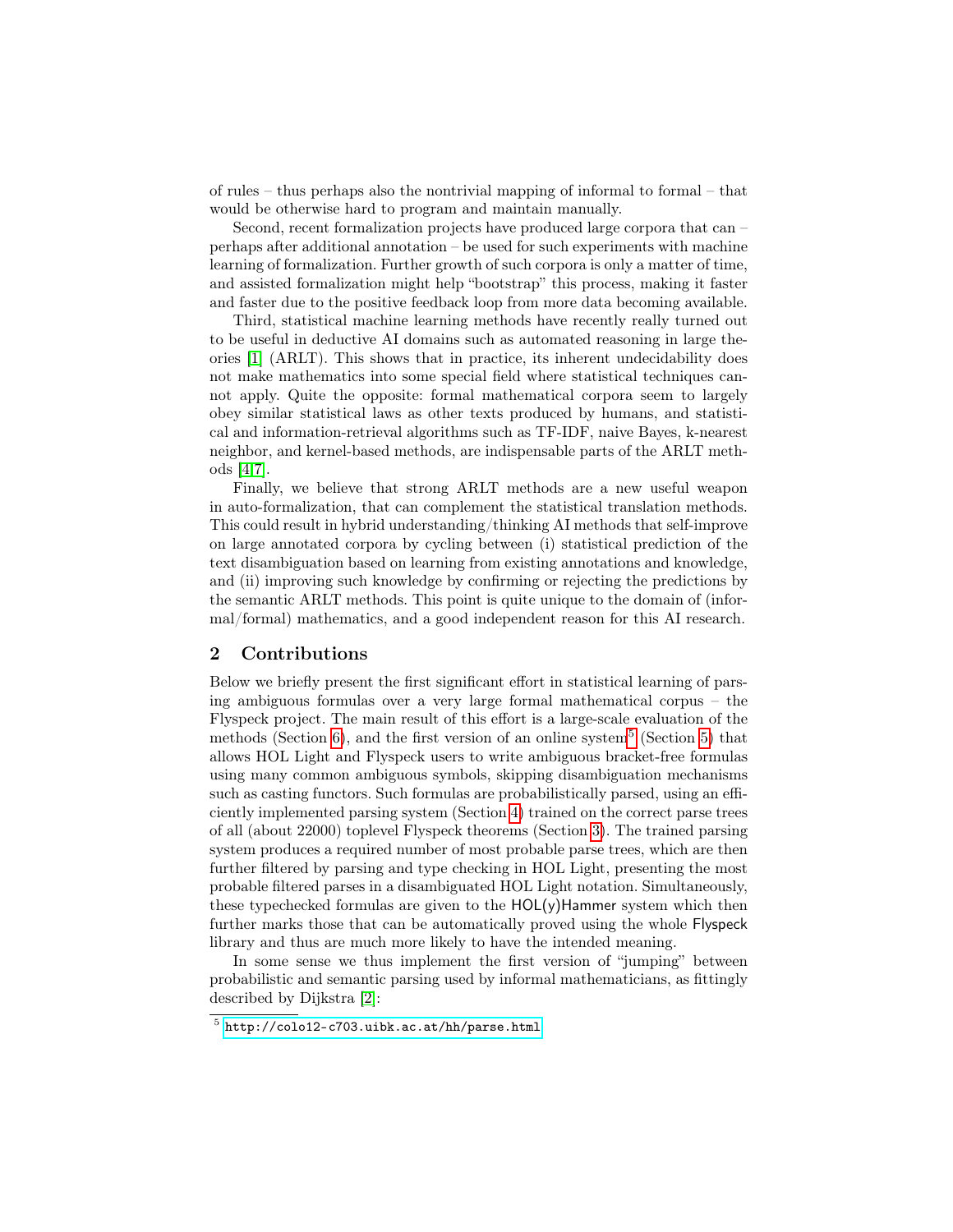The bulk of traditional mathematics is highly informal: formulae are not manipulated in their own right, they are all the time viewed as denoting something, as standing for something else. The bulk of traditional mathematics is characterized by a constant jumping back and forth between the formulae and their interpretation and the latter has to carry the burden of justifying the manipulations. The manipulations of the formulae are not justified by an appeal to explicitly stated rules but by the appeal to the interpretation in which the manipulations are "obviously" OK. By and large, the mathematicians form a much more informal lot than they are aware of.

# <span id="page-2-0"></span>3 Making Ambiguous Data

While our ultimate goal is to parse the informal LAT<sub>EX</sub> formulas that have been aligned by Hales with the formal Flyspeck formulas [\[3,](#page-6-6)[8\]](#page-6-7), our initial research approach is to explore parsing of increasingly ambiguous versions of the formal HOL Light and Flyspeck theorems. Making the formal notation more ambiguous turns out to be relatively easy, allowing us to experiment with different kinds of ambiguities and their amount. We did the initial development and evaluations on a subset of 550 Flyspeck trigonometric theorems.[6](#page-2-1) This subset is interesting and suitable, because it contains complex and real versions of trigonometric functions (e.g. csin instead of sin) and frequently uses casting functions such as e.g. Cx which casts a real number to a complex number.

It could be however argued that this subset is a toy domain which does not differ much from manually prepared examples, and where manual tweaking of the algorithms is easy and not particularly useful to interested Flyspeck users. That is why we have tried to scale the parsing methods to the whole Flyspeck, making a large number of ambiguous symbols and sentences, hopefully in a way that makes writing such sentences an interesting experiment for some users. The transformations (informalizing) consist of:

- Using 72 overloaded instances defined in HOL Light/Flyspeck, like ("+", "vector\_add") . The result sentence would use + instead of vector\_add.
- Getting the (currently 108) infix operators from HOL Light, and printing them as infix in the informalized sentences. Since + is declared as infix, vector\_add u v, would thus result in  $u + v$ .
- Getting all "prefixed" symbols from the list of 1000 most frequent symbols by searching for: real\_, int\_, vector\_, nadd\_, treal\_, hreal\_, matrix\_, complex\_ and making them ambiguous by forgetting the prefix.
- Similar overloading of various other symbols that disambiguate overloading, for example the "c"-versions of functions such as ccos cexp clog csin, similarly for vsum, rpow, nsum, list\_sum, etc. In the end the above steps yield a list of about 70 overloaded symbols corresponding to some 200 nonambiguous symbols used very frequently throughout HOL Light and Flyspeck.
- Deleting all brackets, type annotations, and the 10 most frequent casting functors such as  $Cx$  and real\_of\_num (which alone is used 17152 times).

<span id="page-2-1"></span> $6$  Exactly, the theorems containing substrings sin, cos and tan.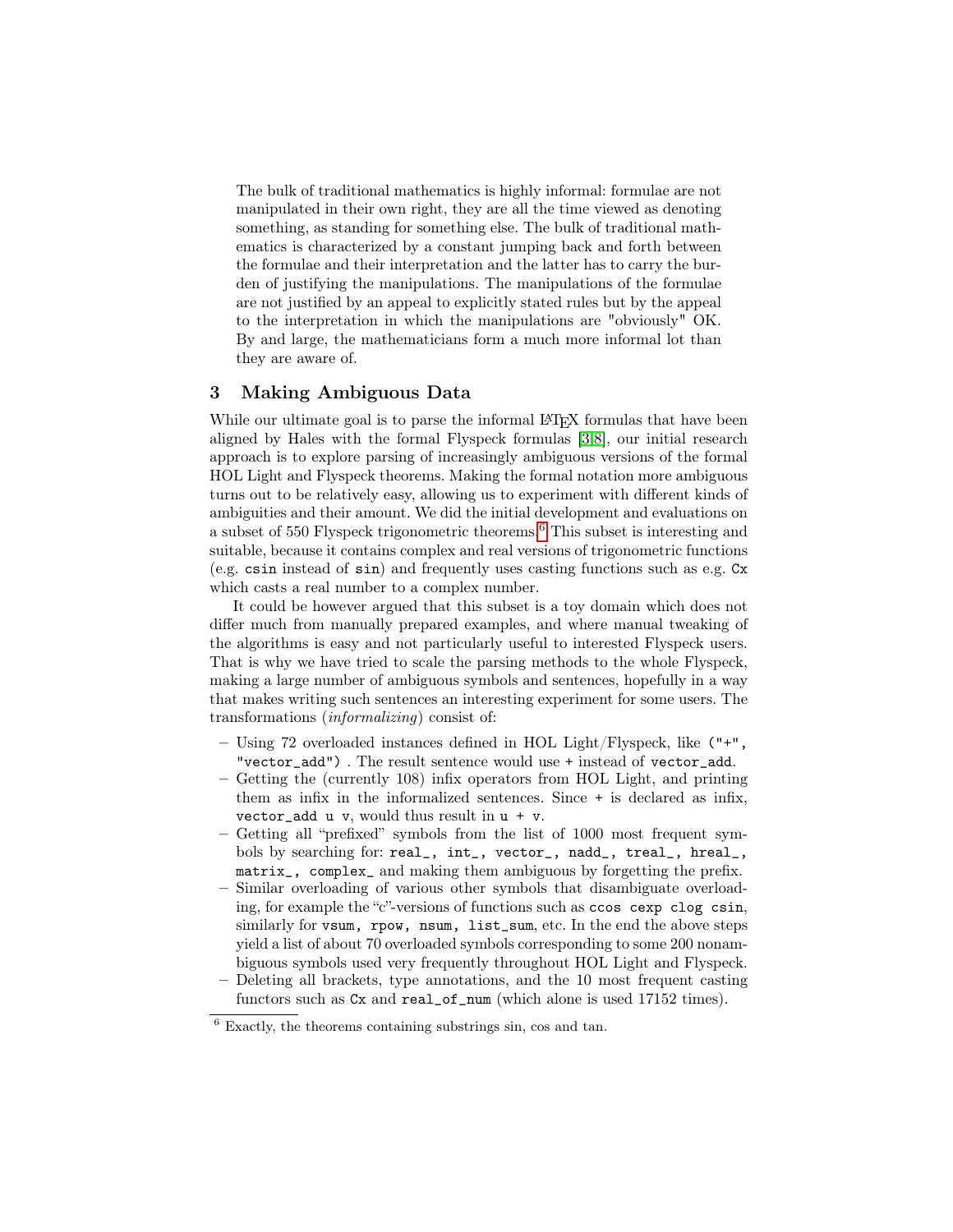### <span id="page-3-0"></span>4 Probabilistic Parsing and Its Extensions

Our task is to assign to each informalized sentence (a list of often ambiguous symbols) its most probable HOL parse tree, with all terms annotated by types. For example, the correct parse tree for REAL\_NEGNEG: ! A0 -- -- A0 = A0 is: (Comb (Const "!" (Tyapp "fun" (Tyapp "fun" (Tyapp "real") (Tyapp "bool")) (Tyapp "bool"))) (Abs "A0" (Tyapp "real") (Comb (Comb (Const "=" (Tyapp "fun" (Tyapp "real") (Tyapp "fun" (Tyapp "real") (Tyapp "bool")))) (Comb (Const "real\_neg" ... (Var "A0" (Tyapp "real")))))

For this, after initial tries with the Stanford Statistical Parser,<sup>[7](#page-3-1)</sup> we wrote our custom OCaml implementation of the CYK chart parsing algorithm [\[9\]](#page-6-8) for probabilistic context-free grammars (PCFG), and a custom tree transformation tool that enables us to create ambiguous sentences and annotated training input ("grammar") trees for the parser from the HOL parse trees. These grammar trees treat each (possibly complicated) type as the resulting nonterminal assigned to parsing each term, and additionally each ambiguous symbol (terminal) such as "--" is wrapped in its disambiguating nonterminal, such as \$#real\_neg. This is analogous to annotating with word-sense disambiguations for linguistic PCFG tools, however our "semantic concepts" are not word senses but HOL types and unambiguous symbols. The tool also applies infix notations and replaces casting terminals with their corresponding nonterminals. For example the complex casting terminal Cx disappears, since we do not want the user to write it explicitly, and is replaced in the grammar tree by the corresponding "semantic" nonterminal \$#Cx applied to the corresponding ambiguous subterm.

We produce two versions of the parser, a standard one and a HOL-specialized one that prunes the parse space by additional fast lightweight semantic restrictions, such as compatibility constraints on types of free variables in parsed subtrees. Both versions have a training and testing phase. In the training phase all the grammar trees (we use all 22000 trees for Flyspeck formulas by default, but this can be further limited) are used to generate grammar rules about the terminals and nonterminals and their probabilities, generating a binarized PCFG. In the testing (evaluation) phase the PCFG is used to parse a given ambiguous sentence with a required number of best parses. Efficient indexing is used to prune the search space, and the parse limit is used to prune improbable parsing subtrees, making it reasonably fast (on average 4 seconds for a Flyspeck theorem) to get the 20 most probable parses. The resulting grammar trees are again transformed back into a HOL parse tree, to which HOL parsing and typechecking is applied as an additional filter. Since all these three parts (CYK, transformations, and HOL Light routines) are written in OCaml, their tight integration is possible, offering further future options such as full HOL-based pruning of untypable subtrees during the CYK parsing, etc. The so far implemented HOL-based extensions of CYK, include the variable typing constraints, special treatment of lambda abstractions, and allowing all unknown symbols to have small nonzero probability of being a variable.

<span id="page-3-1"></span> $\frac{7}{7}$  <http://nlp.stanford.edu/software/lex-parser.shtml>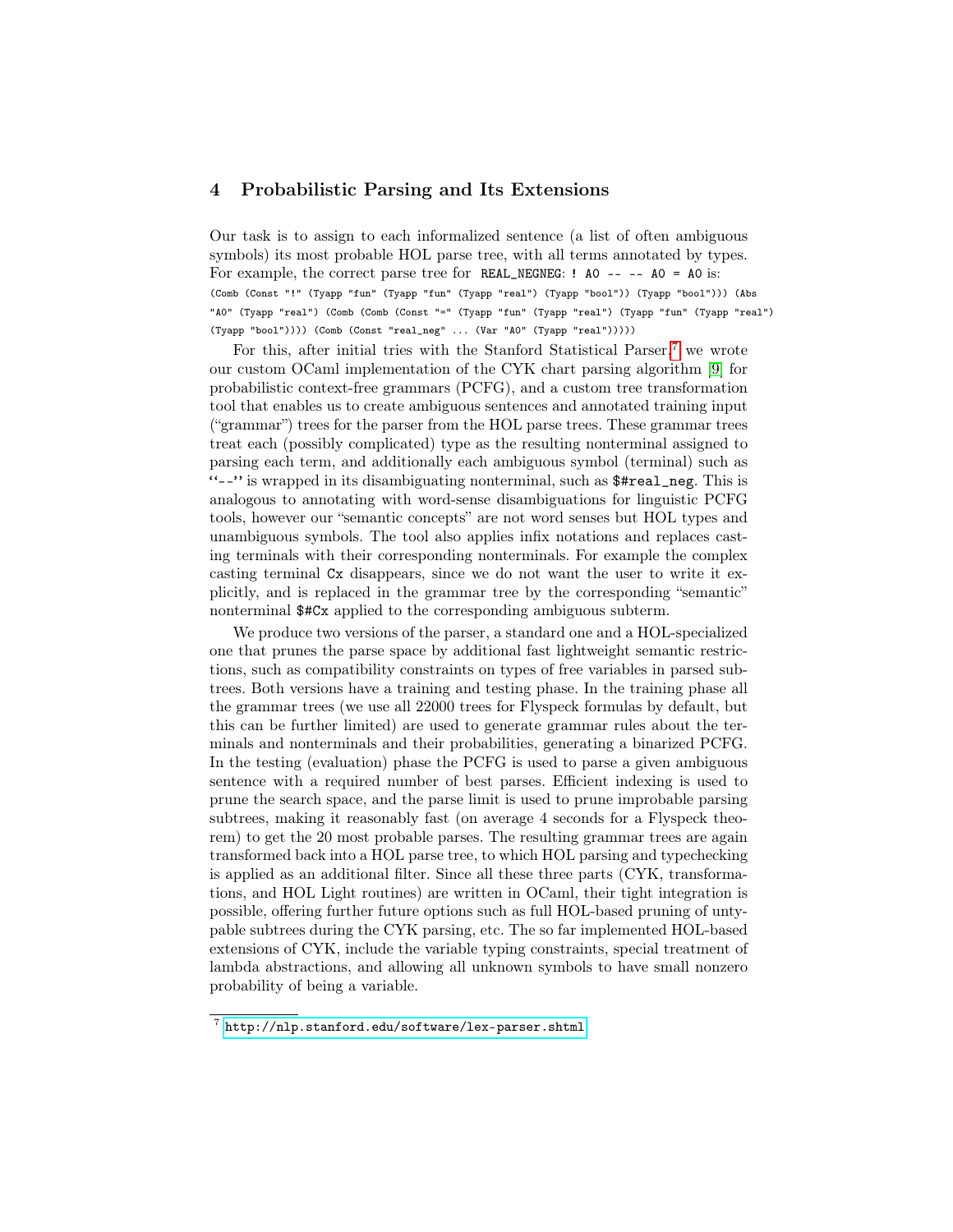#### <span id="page-4-1"></span>5 Online Parsing System

Since we are very interested in seeing the probabilistic parsing in action, we deploy the whole parsing toolchain as an online service<sup>[8](#page-4-2)</sup> that further uses the  $HOL(y)$ Hammer  $AI/ATP$  system [\[5\]](#page-6-9) for even stronger semantic filtering. The service allows HOL Light and Flyspeck users to write ambiguous formulas using many common ambiguous symbols and omitting brackets and casting functors. For example, the top two parses out of allowed 16 for "sin  $0 * x = \cos pi / 2"$  are

sin (&0) \* A0 = cos (pi / &2) where A0:real sin (&0) \* A0 = cos pi / &2 where A0:real

where only the first one can be automatically proved by  $HOL(y)$ Hammer. The user can add brackets to limit the parses, and then for example "sin (  $0 * x$  ) = cos pi / 2" produces 16 parses of which 11 get type-checked by HOL Light as follows, with all but three being proved by  $HOL(y)$ Hammer:

```
sin (k0 * A0) = cos (pi / k2) where A0:realsin (k0 * A0) = \cos \pi i / k2 where A0:realsin (k0 * kA0) = cos(pi / k2) where A0:numsin (k0 * kA0) = \cos \pi i / k2 where A0:numsin (k(0 * A0)) = \cos(pi / k2) where A0:num
sin (k(0 * A0)) = \cos \pi i / k2 where A0:num
csin (Cx \ (&0 * A0)) = ccos (Cx (pi / &2)) where A0:real
csin (Cx (k0) * A0) = ccos (Cx (pi / k2)) where A0:real^2Cx (sin (k0 * A0)) = ccos (Cx (pi / k2)) where A0:real
csin (Cx (\&0 * A0)) = Cx (cos (pi / k2)) where A0:real
csin (Cx (k0) * A0) = Cx (cos (pi / &2)) where A0:real^2
```
The HOL-specialized probabilistic parsing and HOL typechecking phases are fast (given that the input sentence is not too long), because we limit the number of required parses to 16, and preselect only the 1024 closest grammar trees for the grammar training by running a k-nearest neighbor (k-NN) filter using n-gram (unigram, bigram and trigram) representations of all Flyspeck theorems in their ambiguous form. Thus the four first phases – k-NN filtering, grammar induction, probabilistic parsing, and HOL typechecking – typically take several seconds, giving real-time feedback to the user. The AI/ATP phase is slow, because for maximal semantic performance it typically runs parallelized (14-CPU) AI/ATP methods selecting relevant premises from the whole Flyspeck, and this needs to be done for a dozen of the most probable and typechecked parse trees. This is however a "mere hardware" issue: If we had a 200-core server rather than the current one, the 16 best parses could be attacked by  $HOL(v)$ Hammer in parallel, and the AI/ATP phase would feel much more real-time too. Some screenshots of the service in action are available on our web page.<sup>[9](#page-4-3)</sup>

#### <span id="page-4-0"></span>6 Evaluation on Flyspeck

Once the methods were reasonably scaled up to the whole Flyspeck, we have done a large-scale training/testing evaluation (100-fold cross-validation) on the whole corpus of 22000 theorems. It proceeds as follows:

<span id="page-4-2"></span> $^8$  <http://colo12-c703.uibk.ac.at/hh/parse.html>

<span id="page-4-3"></span> $^9$  <http://colo12-c703.uibk.ac.at/hh/parseimg.html>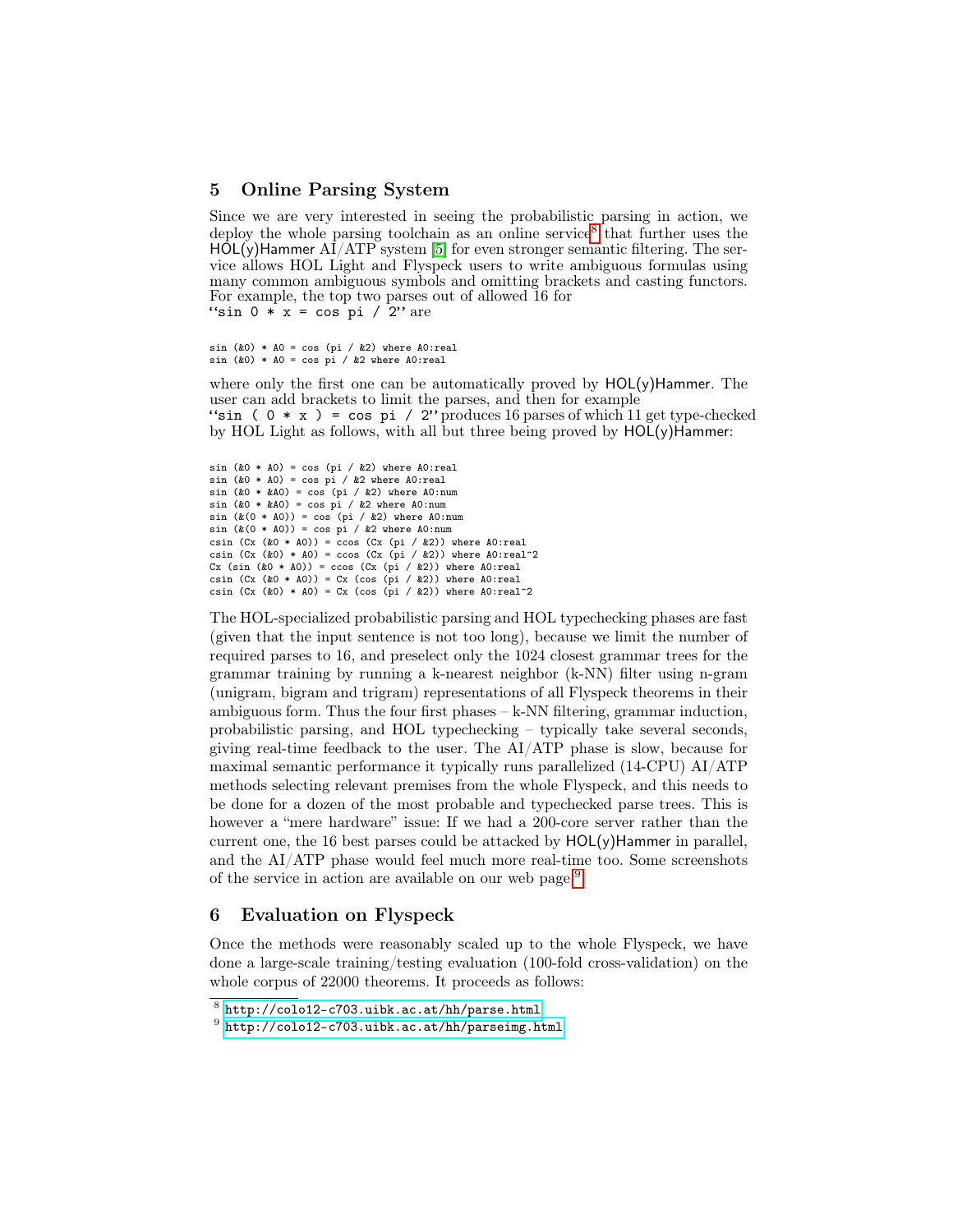- 1. We create the ambiguous sentences and the disambiguated grammar trees from all 22k Flyspeck theorems as described in Section [3.](#page-2-0) These sets are permuted randomly and split into 100 equally sized chunks of about 220 trees or sentences. The trees serve for training and the sentences for evaluation.
- 2. For each testing chunk  $C_i$  ( $i \in 1..100$ ) of 220 sentences we take the union of the 99 chunks of grammar trees (altogether about 21800 trees) that correspond to the remaining sentences and build the probabilistic grammar on them - this is fast, taking several seconds. This way we avoid training on the parse trees of the testing sentences.
- 3. Then we try to get the best 20 parse trees for all the 220 sentences in C using that grammar. This takes on average 4 seconds for each sentence, i.e. the whole parsing takes about  $90000$  CPU seconds  $= 25$  CPU hours.
- 4. The parse trees are again transformed into HOL syntax trees, typechecked in HOL, and a single AI/ATP method is run on each typechecked tree for 30 seconds (using Vampire and 128 most relevant Flyspeck premises). This is weaker than using the full HOL(y)Hammer online system, but we cannot afford the 14-fold AI/ATP parallelization due to the number of parse trees.
- 5. 698549 of the parse trees typecheck (221145 do not), resulting in 302329 distinct (modulo alpha) HOL formulas. These are subjected to ATP, i.e., we run for ca 9000000 CPU seconds = 2500 CPU hours. This is done on a large server with 100-fold parallelization, taking about one day of real time.

We can automatically prove about 70957 (23.5%) of the 302329 typechecked formulas.[10](#page-5-0) However, first analysis shows that many of them are provable only because they are parsed incorrectly, for example when the antecedent of an implication becomes trivially false. In this first experiment we do not recognize such cases, however it should not be too difficult to remove such cases with another ATP round that checks for the unsatisfiability of antecedents. Such additional semantic checks could also eventually become a part of the (more tightly integrated) semantic-parsing toolchain.

In 39.4% of the 22000 cases, the HOL formula resulting from one of the sentence's 20 parse trees is alpha-equal to the correct (training) original HOL formula, and its average rank there is 9.34. This is quite encouraging statistics, given that this runs efficiently over whole Flyspeck with quite a high number of introduced ambiguities, and many more sophisticated probabilistic parsing tricks (such as full-scale lexicalization) have not been used yet.

<span id="page-5-0"></span>Interestingly, 0.2% of the 22000 cases produce a parse tree that is the same as an existing training tree, but of a different theorem. This means – as can already be seen from the online system parses above – that thanks to the probabilistic behavior the system also (quite necessarily) functions as a conjecture maker. Given a seed of symbols, the system tries to figure out the most probable ways how to give meaning to them, a bit like the Dijkstra's "informal mathematical lot" does. Quite likely one of the many interesting future directions is to evolve one version of the system in such a way that the conjectures are as interesting as possible, using our probabilistic setting to avoid today's brute-force methods.  $\overline{10}$  The exact list is at <http://mizar.cs.ualberta.ca/~mptp/i2f/00proved2>.